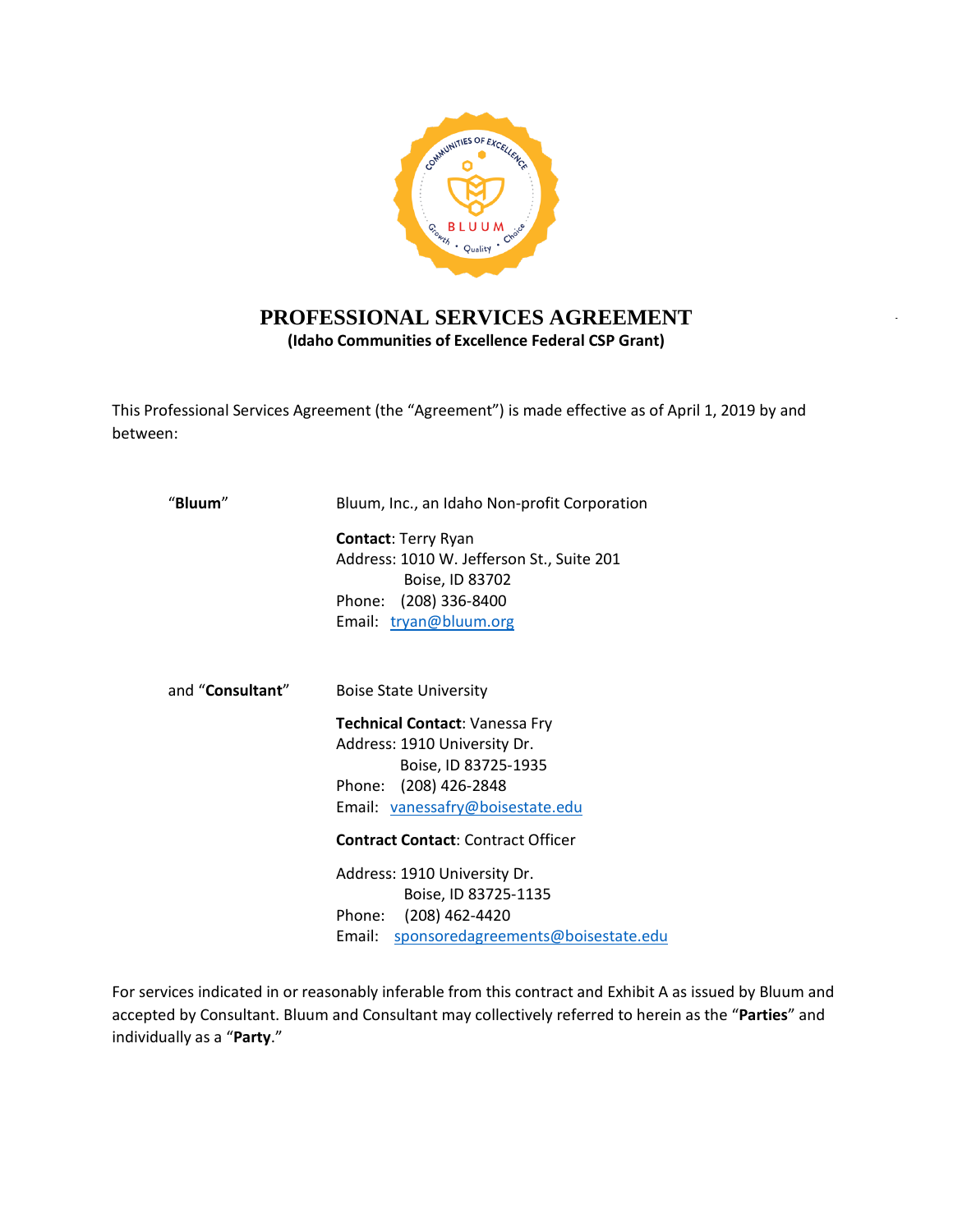#### **STANDARD TERMS AND CONDITIONS TO PROFESSIONAL SERVICES AGREEMENT**

#### **(Idaho Communities of Excellence Federal CSP Grant)**

1. **Relationship of the Parties.** Consultant accepts the relationship of trust and confidence established with Bluum by this Agreement and that this relationship is a material consideration for Bluum in entering into this Agreement. Accordingly, Consultant will reasonably, act in furtherance of Bluum's interests in a manner consistent with this relationship. Consultant acknowledges that Bluum is relying on Consultant for information, advice and cooperation with respect to the services to assist Bluum in detecting, preventing, evaluating and resolving problems, disputes and Claims, and therefore Consultant will promptly provide the same to Bluum consistent with the relationship set forth herein. Nothing herein creates a fiduciary relationship or requires Consultant to perform professional services beyond the customary level of skill, care and diligence.

2. **Scope of Duties.** Consultant shall, during the term of this Agreement, provide the services described herein and within the scope of services attached hereto as Exhibit A.

3. **Term.** This Agreement shall commence on April 1, 2019 and shall conclude at the competition of the tasks outlined in this contract and in Exhibit A on or before March 15, 2024.

#### 4. **Payment**

4.1 Compensation. Consultant's compensation shall not exceed \$212,289 over the five-year term of this Agreement. Funds shall be obligated as follows:

| <b>Year – Budget Period</b>            | <b>Budget</b> |
|----------------------------------------|---------------|
| Year 1: April 1, 2019 – March 31, 2020 | \$51,044.00   |
| Year 2: April 1, 2020 – March 31, 2021 | \$34,985.00   |
| Year 3: April 1, 2021 – March 31, 2022 | \$36,010.00   |
| Year 4: April 1, 2022 – March 31, 2023 | \$37,066.00   |
| Year 5: April 1, 2023 – March 15, 2024 | \$53,184.00   |
| <b>Total</b>                           | \$212,289.00  |

#### **Payment Schedule.**

Any unused funds from a Budget Period will be automatically carried forward to be used in the following Budget Period. Consultant will not provide any services that will incur charges beyond the total limit set forth in this contract unless the services, and the compensation for the services, are expressly authorized by Bluum in writing in advance. At Bluum's request, Consultant will provide an estimate of fees for specified services. Consultant will not be entitled to compensation for time spent traveling to provide services or reimbursement to any expenses, unless Bluum has expressly agreed in writing to provide such compensation or reimbursement Consultant will be entitled to travel expenses Bluum has approved in the budget, including, but not limited to any compensation for travel.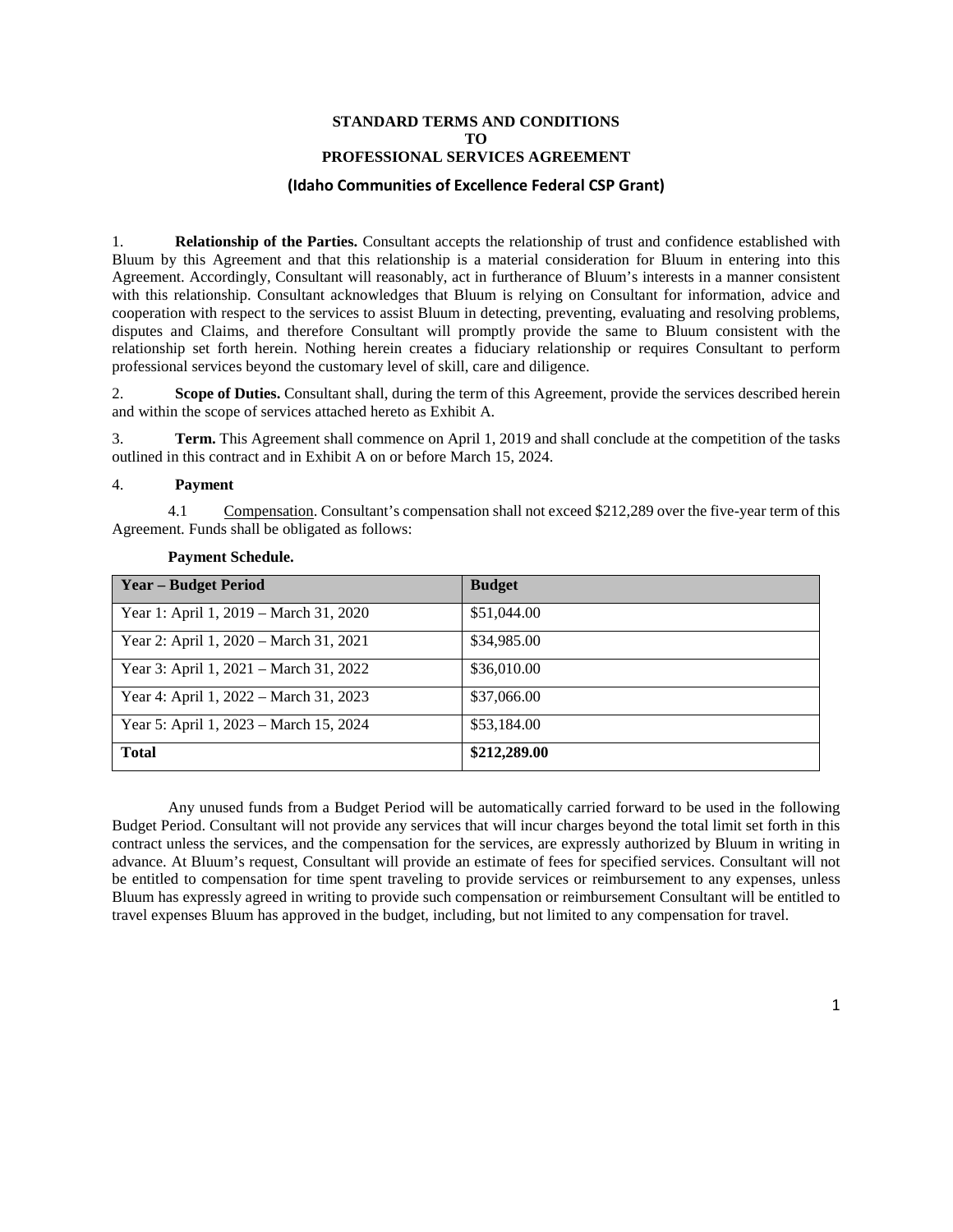| <b>Payment Date</b>  | <b>Advance Amount</b> |
|----------------------|-----------------------|
| Year 1: June 1, 2019 | \$25,522.00           |
| Year 2: June 1, 2020 | \$17,492.50           |
| Year 3: June 1, 2021 | \$18,005.00           |
| Year 4: June 1, 2022 | \$18,533.00           |
| Year 5: June 1, 2023 | \$26,592.00           |
| <b>Total</b>         | \$106,144.50          |

4.2 Payment Terms. Fifty Percent (50%) of each year's budget shall be paid by Bluum by June 1<sup>st</sup> of each Budget Period (the "**Advance Amount")**. Each payment of the Advance Amount is as follows:

If Bluum does not complete the Advance Amount payment by June 1<sup>st</sup> of each Budget Period, all of the Consultant's obligations under this Agreement shall be automatically tolled until the entire Advance Amount is received by Consultant. Consultant will provide Bluum with invoices at least quarterly and no more frequently than monthly for all services rendered and reimbursable expenses incurred, including services and reimbursable expenses performed by Consultant's subconsultants. No invoices are required by Consultant to receive Advance Payment. The first invoice will be sent after the first Advance Amount is received. All invoices will be binding on Consultant. Bluum will pay all invoices within thirty (30) days after its receipt thereof, less disputed amounts, via check or generally accepted electronic funds transfer protocols. Undisputed invoices not paid within thirty (30) days of the invoice date are delinquent and unpaid balances will accrue interest compounded continuously at a rate equal to the lesser of; (i) one and one-half percent (1.5%) per month (eighteen percent (18%) per annum); or (ii) the maximum amount permitted by law. If the final statement of cumulative costs is for an amount less than the total of all Advance Amounts, Consultant shall reimburse Bluum for the amount in excess of the final statement of cumulative costs.

5. **Consultant's Communications.** Consultant's representative identified on the first page of this Agreement will be reasonably available to Bluum and will not be changed without notice. Consultant will notify Bluum of any actions or decisions required of Bluum for Consultant to timely and properly perform the work, and any deadlines pertaining thereto to prevent delays in the Work. Whenever possible, the notice will be sufficiently in advance of any applicable deadline to allow Bluum a reasonable time to consult with Consultant, consider alternatives and execute the action or decision. Consultant will consult with and advise Bluum with respect to the decisions.

6. **Bluum's Directives, Approvals and Consents.** Bluum will timely review documents provided by or through Consultant and timely render its direction, decision, consent or approval on matters identified by Consultant for Bluum's direction, decision, consent or approval; provided, however, Bluum's review, direction, decision, approval or consent of any document or matter will be solely for the purpose of determining whether the document or matter is generally consistent with Bluum's general aims and objectives for this Agreement. Consultant will notify Bluum of deadlines for Bluum decisions to avoid unreasonable delays. Any reference to "agreed by Bluum", "Bluum's prior approval", "Bluum's consent" or words of similar import will mean the Bluum's specific agreement, approval or consent in writing. Consultant will construe any authorization or directive for additional services by any employee or agent of Bluum other than Bluum's representative identified on the first page of this Agreement, and any oral request for the same by any person, to be a request to Consultant to provide a written additional services request and compensation request to Bluum's representative for approval.

7. **Subconsultants.** Prior to retaining or engaging any subconsultants to provide services, Consultant will submit for Bluum's approval a statement listing (1) a description of the services to be provided by the subconsultant,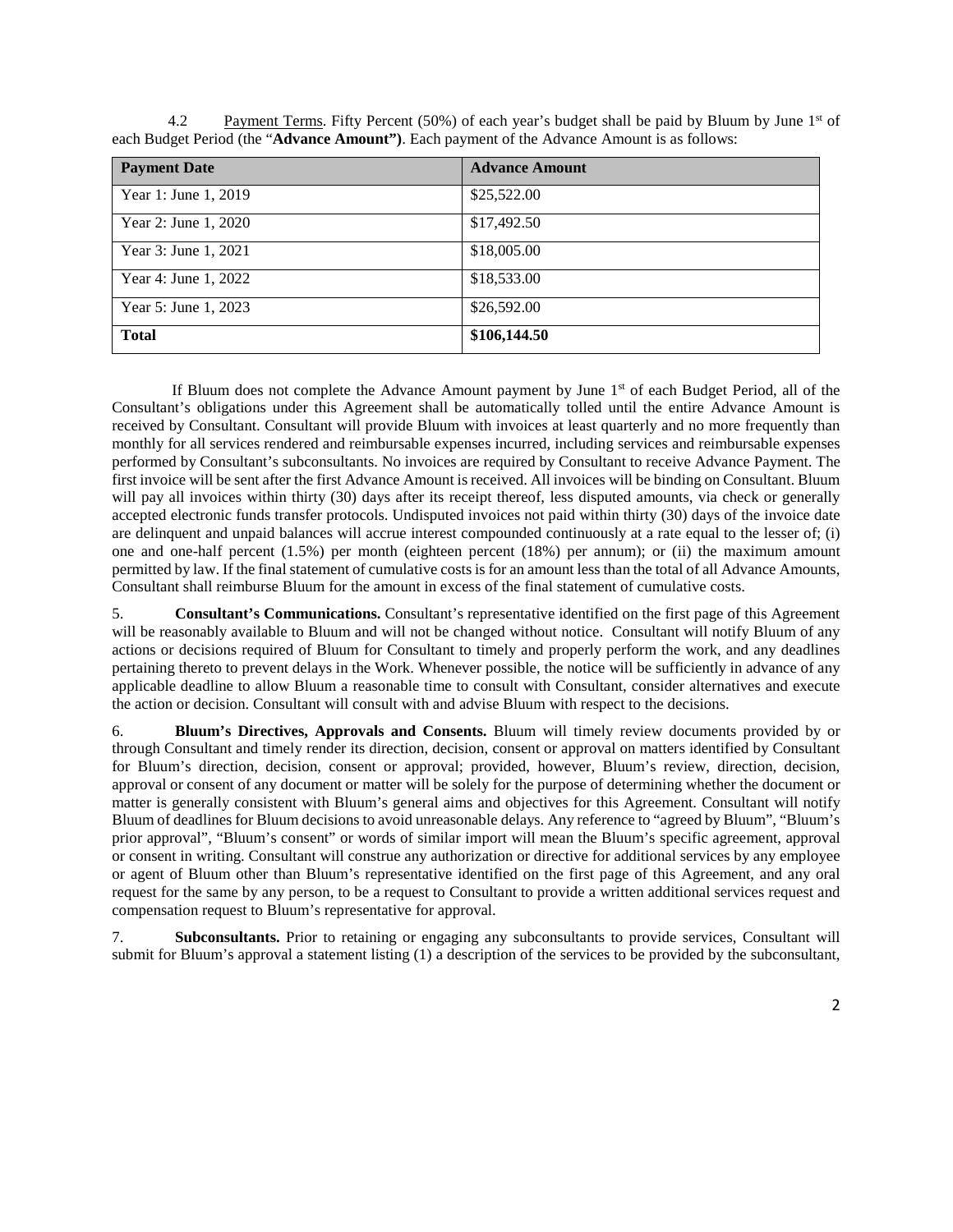(2) a brief description of the subconsultant's qualifications to render the identified services, and (3) disclosure of any ownership, controlling interest, or affiliation between Consultant and the subconsultant.

8. **Ownership of Intellectual Property.** "**Intellectual Property**," as used herein, shall mean all discoveries, inventions, designs, methodologies, improvements, software, data and works of authorship, conceived, made, discovered, written or first reduced to practice in performance of services related to this Agreement ("**IP**") and any related rights such as patents, copyrights (including moral rights), mask works and trade secrets.

- (1) IP shall be owned as follows:
	- (a) IP created solely by one or more employees of Consultant ("**Consultant IP**") shall be owned by Consultant.
	- (b) IP created solely by one or more employees of Bluum ("**Bluum IP**") shall be owned by Bluum.

(c) IP jointly created by one or more employees of Consultant and one or more employees of Bluum ("**Joint IP**") shall be owned by Consultant and licensed to Bluum in accordance with paragraph 8(2) below .

(2) IP shall be licensed as follows:

(a) With the exception of student theses and dissertations, in consideration for sponsoring the Agreement, Consultant shall grant to Bluum a non-exclusive, non-transferable, perpetual and royalty-free license (without the right to sublicense) to use Consultant IP and Joint IP exclusively for Bluum's own internal research and development purposes (and not for any commercial or for-profit purpose).

(b) Bluum shall grant to Consultant a non-exclusive, perpetual and royalty-free license to use Bluum IP for any lawful purpose of Consultant, but not for any commercial or for-profit purpose.

(c) Bluum shall have the first right to negotiate a fee-bearing or royalty-bearing non-exclusive or exclusive license or a fee-bearing option to any Consultant IP and/or Joint IP, provided that Bluum agrees that in any license, option or similar agreement, Bluum will be required to pay all costs for the preparation, filing, prosecution and maintenance of any patents or copyrights on such IP ("**Negotiation Right**"). Bluum has ninety (90) days following the disclosure of IP by Consultant to exercise its Negotiation Right ("**Negotiation Period**"). Bluum must submit a written notice to Consultant, within the Negotiation Period, in order to exercise its Negotiation Right. If the Negotiation Period expires before Consultant receives Bluum's written notice exercising the Negotiation Right or as provided below, Bluum shall have no further rights to Consultant IP or Joint IP (except as authorized in accordance with paragraph 8(2)(a) above).

- (3) Each Party shall require its employees to promptly disclose any IP arising from this Agreement. Each Party agrees to provide the other Party with a copy of each IP disclosure within thirty (30) days after the disclosure is made, and in addition, will provide the other Party with a written listing of all IP created pursuant to this Agreement within sixty (60) days from the expiration or termination of this Agreement. For all such IP identified, Consultant and Bluum shall provide, via separate written agreement, licenses to Consultant IP, Bluum IP and/or Joint IP according to the provisions of paragraph 8(2) above. Each Party will consult with the other Party at least thirty (30) days prior to filing any patent or copyright application for IP and shall promptly notify the other Party of any patents or copyright registrations issued
- (4) Intellectual property created externally to this Agreement and the performance of this Agreement ("**Background IP**") will be owned by the originating Party. Nothing in this Agreement will be construed as any conferral of rights to any of the Parties regarding such Background IP.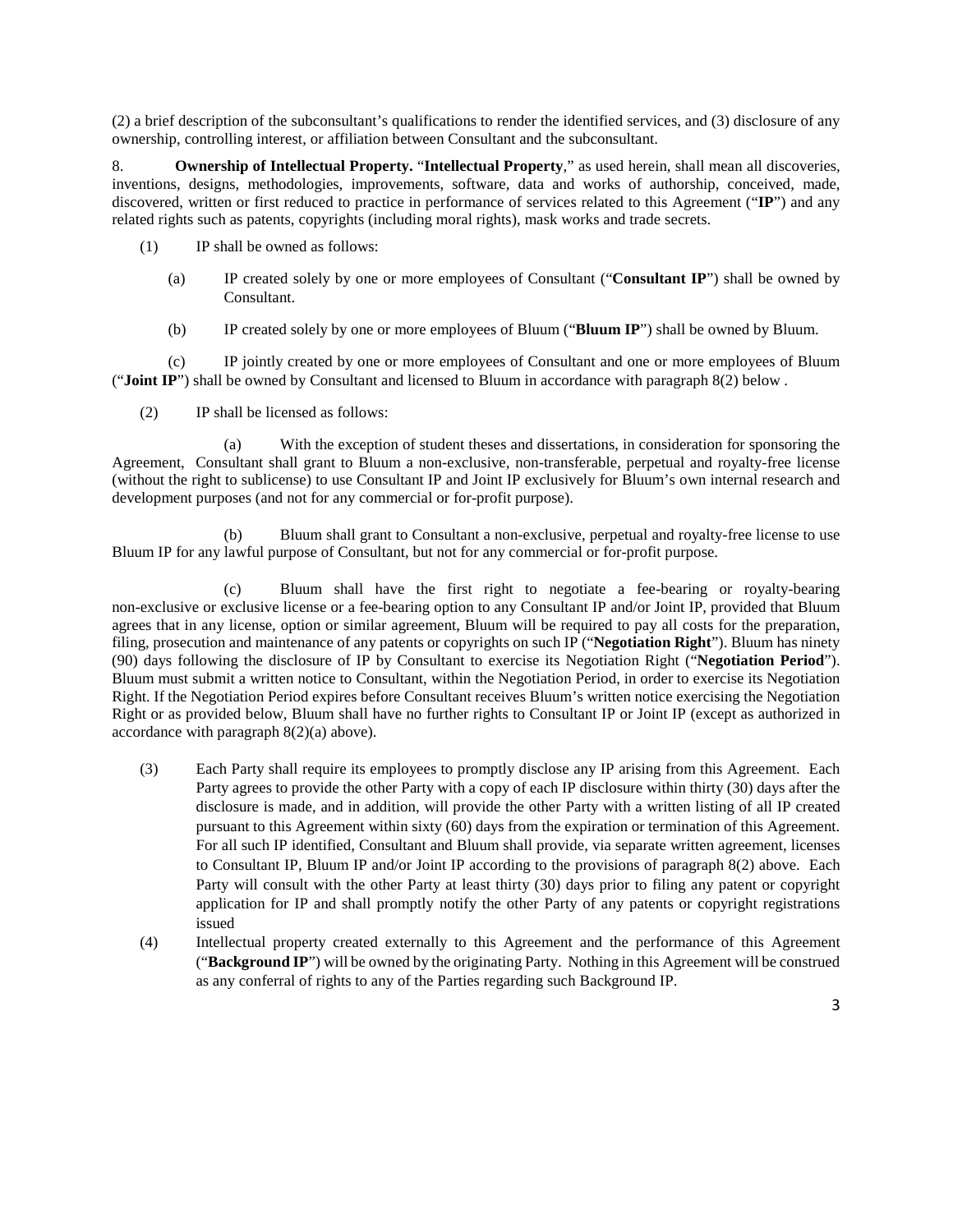(5) Nothing contained in this Agreement is to be construed as permission, a recommendation or an inducement to use or practice any product, process, equipment or formulation that may infringe upon any other intellectual property rights without the prior written permission of the intellectual property owner. Consultant does not make any representation or warranty, express or implied, that the use of any Background IP (if its use is authorized), Consultant IP and/or Joint IP will not infringe any patent or other intellectual property rights.

9. **Insurance.** Each Party represents and warrants it maintains comprehensive general liability insurance and all coverages required by law sufficient for the purpose of carrying out the duties and obligations arising under this Agreement. Consultant shall maintain, at all times applicable hereto, comprehensive liability coverage in such amounts as are prescribed by Idaho Code § 6-924 as amended from time to time, as well as worker's compensation coverage for its employees as required by Idaho Code § 72-301 as amended from time to time. Consultant's liability coverage obligations shall be administered by the Administrator of the Division of Insurance Management in the Department of Administration for the State of Idaho, and may be covered, in whole or in part, by the State of Idaho's Retained Risk Account. Consultant shall cover its liability for worker's compensation through the State of Idaho's State Insurance Fund. Upon written request, a Party will furnish the other Party a certificate evidencing the insurance required by this paragraph. Upon request by Bluum, Consultant will provide Bluum with a certificate or binder evidencing such insurance.

10. **Consequential Damages.** Neither party will be liable to the other party for, any form of indirect, special, punitive, exemplary, incidental or consequential or similar cost, expense, damages or losses, including, but not limited to, loss of anticipated profit, unabsorbed overhead, lost productivity, idle resources, lost business, business interruptions and lost opportunity to work on other projects ("**Consequential Damages**") beyond the amount covered by insurance and limited by this Agreement.

### 11. **Default; Suspension; Termination**

(1) Default by Bluum. If Bluum breaches this Agreement or fails to perform its duties and responsibilities under this Agreement (including the failure to pay Consultant in accordance with this Agreement), Consultant will provide Bluum with notice of the breach or failure within thirty (30) days thereof. The notice will identify Bluum's breach or failure with specificity and state the actions required by Bluum to cure the breach or failure. Consultant will deliver the notice to Bluum's Representative with a copy to Patrick D. Rice, Executive Director, Greater Boise Auditorium District, 850 W. Front Street, Boise, Idaho 83702. If Bluum fails to cure the breach or failure within fourteen (14) days of its receipt of Consultant's notice (provided the notice is delivered as required above), Consultant may exercise any right it may have against Bluum.

(2) Termination for Convenience. Upon notice of sixty (60) days either party without cause, may terminate under some or all of this contract. Consultant will follow Bluum's instructions regarding shutdown and termination procedures, strive to mitigate all costs and stop the performance of the affected services.

(3) Termination for Cause. If either Party fails to fully and faithfully perform its obligations under this Agreement the other Party notice of the failure and intent to terminate the Party fails to immediately commence and diligently continue satisfactory correction of the failure, and achieve correction of the failure, within thirty (30) days. Either Party may terminate the Agreement for Cause on any or all remaining activities by written notice.

(4) Effect of Termination. Upon early termination by Bluum, Bluum shall pay all costs accrued by Consultant as of the date of termination, including, without limitation, non-cancelable obligations for the Term (which shall include all appointments of staff incurred prior to the effective date of the termination). Consultant shall exert its best efforts to limit or terminate any outstanding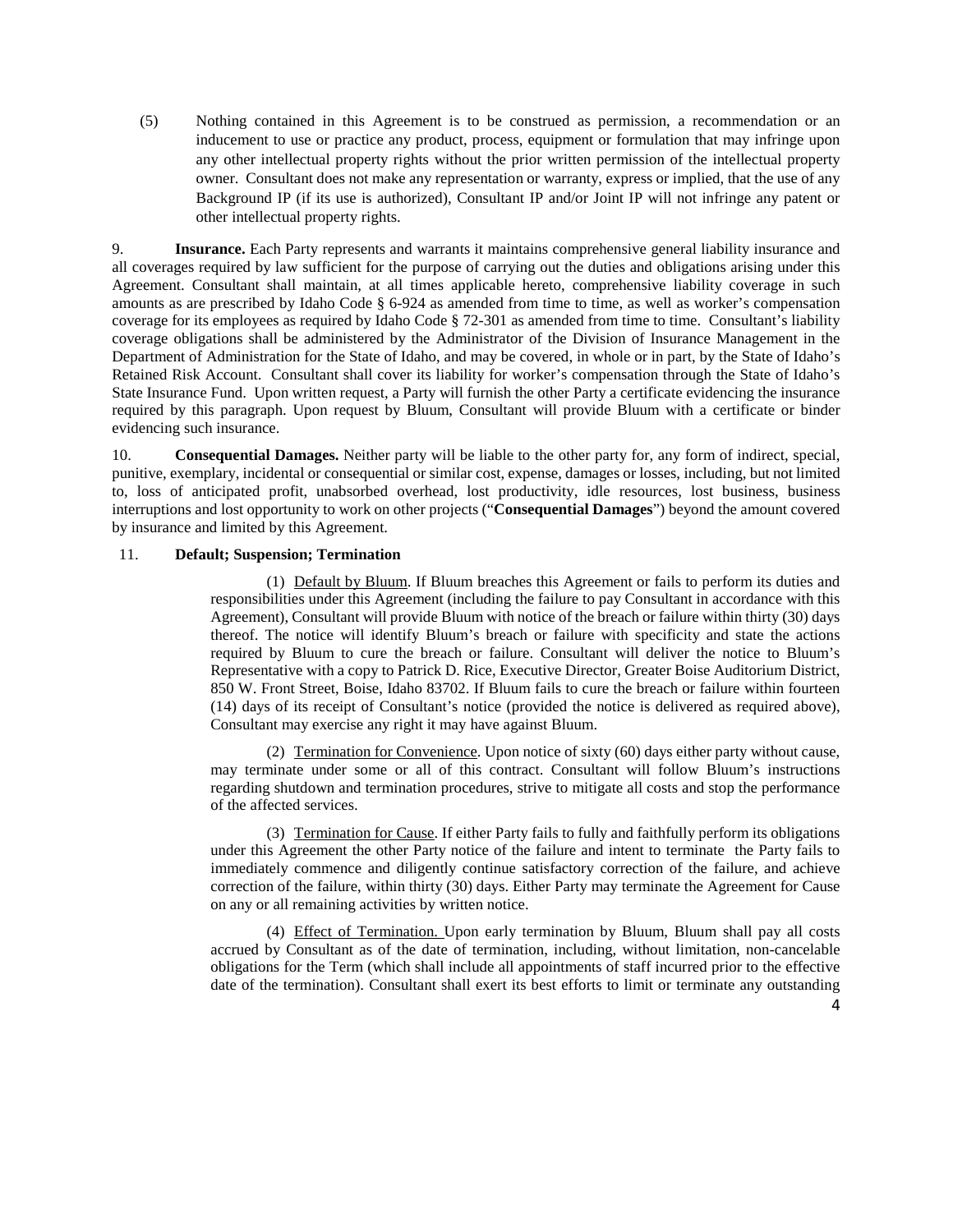financial commitments for which Bluum is to be liable. Consultant shall furnish, within ninety (90) days of the effective termination date, a final report of all costs incurred, and all funds received, and shall reimburse Bluum for payments that may have been advanced in excess of Consultant's total costs incurred.

12. **General.** This Agreement will be governed by the laws of the State of Idaho without regard to conflicts of law principles. The parties agrees that any action by a lawsuit or other action filed will only be filed in a court of competent jurisdiction in the State of Idaho, and the Parties hereby irrevocably and unconditionally submits to the exclusive jurisdiction and venue of courts in Ada County, Idaho. Time is of the essence in of this Agreement. Section headings are for reference purposes only and will not in any way affect the meaning or interpretation of this Agreement. In construing this Agreement, feminine or neuter pronouns will be substituted for those masculine in form and vice versa, and plural terms will be substituted for singular and singular for plural in any place in which the context so requires. If any term or provision of this Agreement is invalid or unenforceable, the remainder of this Agreement will not be affected thereby. This Agreement is the sole agreement between the parties with respect to the subject matter herein and supersedes all prior negotiations, representations or agreements, either written or oral. This Agreement and each and every provision herein is for the exclusive benefit of Bluum and Consultant and not for the benefit of any third party. Neither party's right to require performance of the other party's obligations under this Agreement will be affected by any previous waiver, forbearance, or course of dealing. This Agreement may be executed in any number of counterparts, each of which will be deemed an original, but all of which taken together will constitute one instrument. Electronic copies of this Agreement will be equivalent to original documents.

13. **Not Exclusive.** The parties agree that this Agreement is not exclusive. Consultant may provide services to other clients so long as such representation does not conflict with the services to be provided to Bluum. Additionally, Bluum may retain such other independent contractors and consultants as Bluum desires from time to time.

14. **Consultant's Representations.** Consultant hereby affirmatively represents that it is not currently disbarred, excluded, suspended, or otherwise ineligible to receive any federal funds; and further affirmatively represents that it is able to effectively and efficiently complete its duties as provided by Agreement.

15. **Byrd Anti-Lobbying Amendment Compliance.** Consultant hereby affirmatively represents that it will not use funds awarded to it pursuant to this Agreement to pay any person or organization for influencing or attempting to influence an officer or employee of any agency, a member of Congress, officer or employee of Congress, or an employee of a member of Congress in connection with obtaining any Federal contract, grant or any other award covered by 31 U.S.C. 1352; and further affirmatively represents that it will file any and all certifications required by 31 U.S.C. 1352 if the amount awarded to it under this agreement exceeds \$100,000.00.

16. **Binding Effect; Assignment.** This Agreement will be binding on the parties' heirs, successors and assigns. Neither party will assign any interest in this Agreement without the consent of the other party.

17. **Amendment.** The parties may modify or amend this Agreement by a subsequent written amendment executed by Bluum and Consultant. This Agreement may not be modified or amended orally or by the conduct of the parties. Any reference herein to the consent, approval or agreement of Bluum or Consultant, or words of similar import, will mean the party's consent, approval or agreement in writing. Consultant will treat any verbal authorization or direction for a change in services to be a directive to promptly prepare and deliver an appropriate request for approval of the change consistent with the verbal authorization or direction to Bluum's authorized representative for review.

18. **Notices.** All notices, consents, approvals, orders, acceptances, confirmations and other communications required or permitted by this Agreement will be in writing and delivered by hand, by reliable courier, by US Mail or fax to the addresses set forth in this Agreement or to any other addresses as a party may subsequently designate by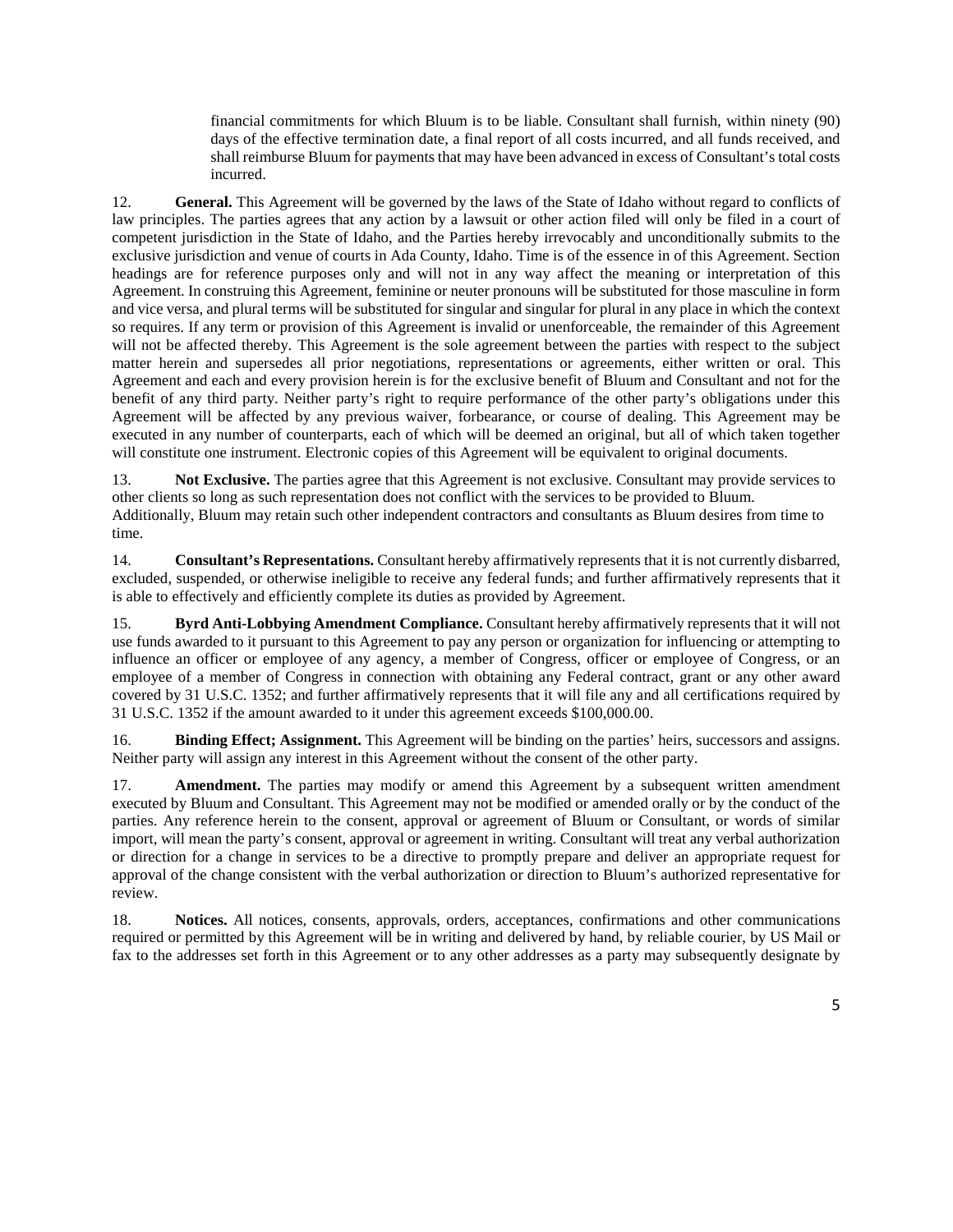notice to the other party pursuant to this Section. Any communication will be deemed received when delivered or delivery is refused. Any communication by courier or US Mail is to be concurrently sent via email.

19. **Use of Tradenames and Service Marks.** Neither Party obtains by this Agreement any right, title or interest in, or any right to reproduce or to use for any purpose, the name, tradenames, trade- or service marks, or logos (collectively, the "**Marks**") of the other Party. Neither Party will include the name of the other Party or of any employee of that Party in any advertising, sales promotion or other publicity matter without the prior written approval of that other Party. In the case of Consultant, prior written approval is required from the Director of Trademark Licensing and Enforcement. In the case of Bluum, prior written approval is required from an authorized representative of Bluum.

20. **Equipment & Supplies.** Unless otherwise provided in Exhibit A, all equipment and supplies purchased with funds provided under this Agreement for use in connection with this Agreement shall be the exclusive property of Consultant in perpetuity, and shall be utilized in part in order to complete the Scope of Work during the Term

### 21. **Confidentiality**.

(1) Each Party has certain documents, data, information and/or methodologies that are confidential and proprietary to that Party (collectively, the "**Confidential Information**"). Confidential Information shall not include, and Recipient (defined below) shall have no obligation to refrain from disclosing or using, information which: (i) is generally available to the public prior to the date of disclosure; (ii) becomes part of the public domain or publicly known or available by publication or otherwise, not through any unauthorized act or omission of Recipient; (iii) is lawfully disclosed to the Recipient by third parties without breaching any obligation of non-use or confidentiality; or (iv) has been independently developed by persons in Recipient's employ or otherwise who have no contact with the Confidential Information, as proven with written records.

(2) During the Term of this Agreement, either Party may, as the "**Disclosing Party**," disclose its Confidential Information to the other Party (the "**Recipient**"), in writing, visually or orally; provided, however, the Disclosing Party shall, at the time of disclosure, clearly identify to the Recipient what constitutes the Disclosing Party's Confidential Information. Recipient shall receive and use the Confidential Information for the sole purpose of the performance of the Scope of Work, and for no other purpose (except as may be specifically authorized by the Disclosing Party in writing). Recipient agrees not to: (i) make use of the Confidential Information except for the performance of the Scope of Work (or as otherwise authorized by the Disclosing Party in writing); or (ii) disclose the Confidential Information to any third party or parties (including, without limitation, Recipient's affiliates), unless required by law, without the prior written consent of the Disclosing Party. In the event that Recipient is required by law to disclose the Confidential Information, it will promptly notify the Disclosing Party, and the Disclosing Party may, at its sole discretion and expense, initiate legal action to prevent, limit or condition such disclosure.

(3) Recipient shall use its reasonable best efforts to preserve the confidentiality of the Confidential Information (using the same or similar protections as it would as if the Confidential Information were Recipient's own, and in any event, not less than reasonable care).

 Notwithstanding any other provision of this Agreement, Recipient may retain one (1) copy of the Disclosing Party's Confidential Information in its confidential files, for the sole purpose of establishing compliance with the terms

22. **Excusable Delay.** Neither Party will be in default of any failure in performance of this Agreement in accordance with its terms if such failure arises out of causes beyond its reasonable control and without the fault of or negligence. Such causes may include, but are not restricted to acts of God or the public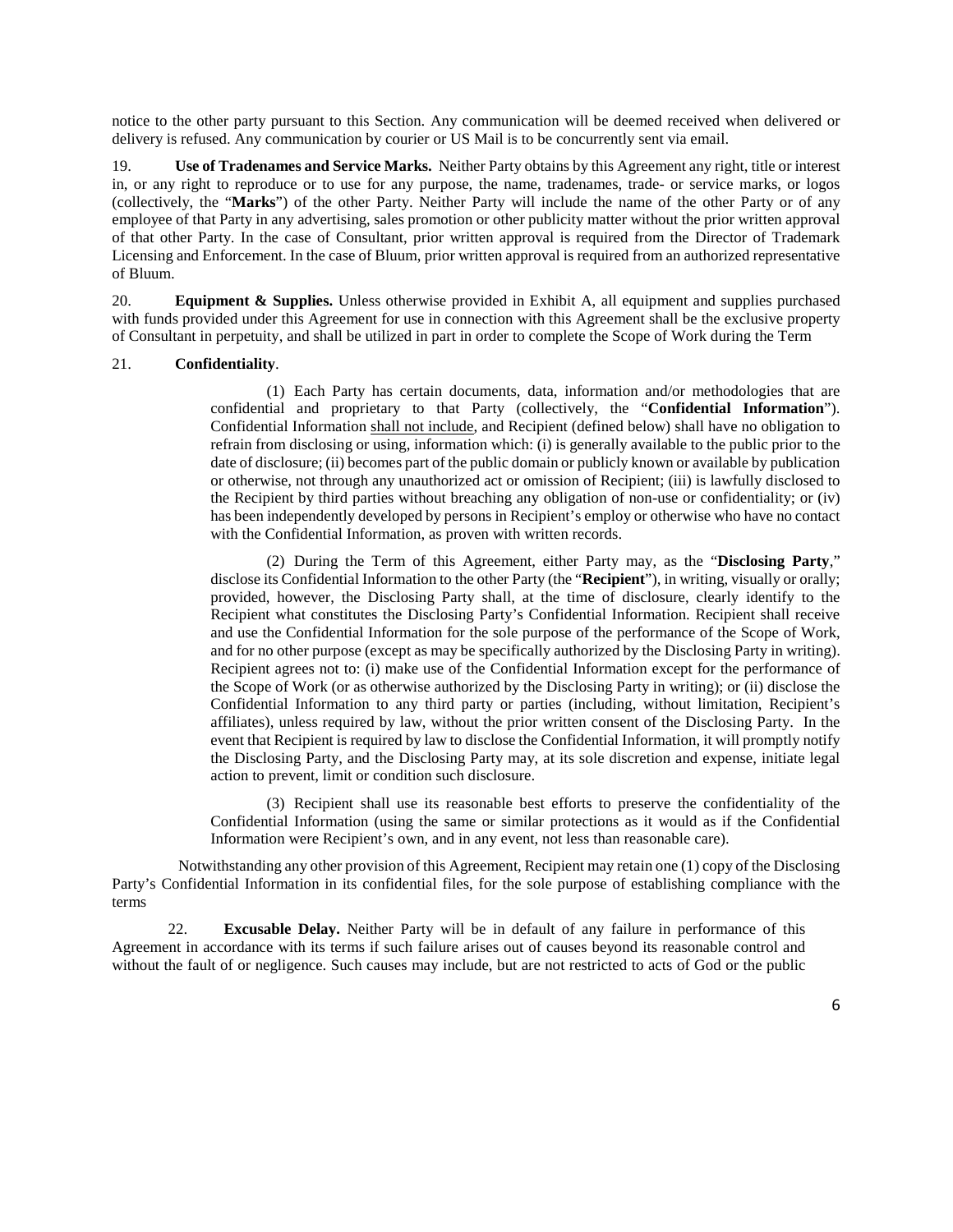enemy, fires, flood, epidemics, quarantine restrictions, strikes, freight embargoes, and usually severe weather, but in every case the failure to perform must be beyond the reasonable control and without the fault or negligence.

23. **Drug-Free Workplace.** During the performance of this contract, the Consultant agrees to (i) provide a drugfree workplace for Consultant's employees; (ii) post in conspicuous places, available to employees and applicants for employment, a statement notifying employees that the unlawful manufacture, sale, distribution, dispensation, possession, or use of a controlled substance or marijuana is prohibited in the contractor's workplace and specifying the actions that will be taken against employees for violations of such prohibition; (iii) state in all solicitations or advertisements for employees placed by or on behalf of the Consultant that the Consultant maintains a drug-free workplace.

24. **Texting and Driving.** All parties performing services for the Communities of Excellence project shall refrain from texting and driving, and other unsafe acts.

25. **Liability and Litigation.** Each Party hereto agrees to be responsible and assume liability for its own wrongful or negligent acts or omissions, or those of its officers, agents or employees, to the full extent required by law. Liability of Consultant is at all times herein strictly limited and controlled by the provisions of Idaho law, including, without limitation, the Idaho Tort Claims Act, Idaho Code §§ 6-901 *et seq.* as amended from time to time (the "**Act**"). Nothing herein shall be deemed to constitute a waiver of any privilege, immunity, protection or defense afforded Consultant, as an entity of the State of Idaho, under the Idaho Constitution, the Act, Idaho statutes or any other applicable law. Neither Bluum nor Consultant warrant or assume liability for the interpretation or use of data or results produced under this Agreement.

Neither party waives any rights or release any party from liability, whether on its own behalf or on behalf of any boards, employees or agents. Neither party waives the right to trial by jury for any cause of action arising from the Agreement and shall not submit any claim to binding arbitration or mediation. Neither party shall be liable to the other party for any special, punitive or exemplary damages arising from the performance of the contract, including, but not limited to, incidental damages, and lost profit and lost wages, even if such special damages are reasonably foreseeable. Any provision(s) in the Agreement contrary to these statements is/are hereby deleted and rendered void.

26. **Default; Deliverables; Disclaimer.** In case of failure to deliver goods or services in accordance with the contract terms and conditions, Bluum, after due written notice, may procure them from other sources if Consultant does not remedy the problem within a reasonable time. Bluum's remedy is limited to this Agreement and Idaho Law. Consultant will make best efforts to ensure that all deliverables provided under this Agreement are provided substantially in accordance with the Exhibit A. RESEARCH RESULTS, DELIVERABLES, REPORTS, IP DISCLOSURES AND IP PROVIDED BY UNIVERSITY ARE PROVIDED STRICTLY **"AS IS, WHERE IS"** WITHOUT ANY WARRANTY OR GUARANTY OF ANY KIND. ALL WARRANTIES, EXPRESS AND IMPLIED, ARE HEREBY EXPRESSLY DISCLAIMED INCLUDING, WITHOUT LIMITATION, WARRANTIES OF MERCHANTABILITY AND FITNESS FOR A PARTICULAR PURPOSE. UNIVERSITY SHALL NOT BE LIABLE FOR ANY INDIRECT, SPECIAL, INCIDENTAL, CONSEQUENTIAL OR PUNITIVE LOSS OR DAMAGE OF ANY KIND, INCLUDING, WITHOUT LIMITATION, LOST PROFITS (REGARDLESS OF WHETHER OR NOT UNIVERSITY KNOWS OR SHOULD KNOW OF THE POSSIBILITY OF SUCH LOSS OR DAMAGES).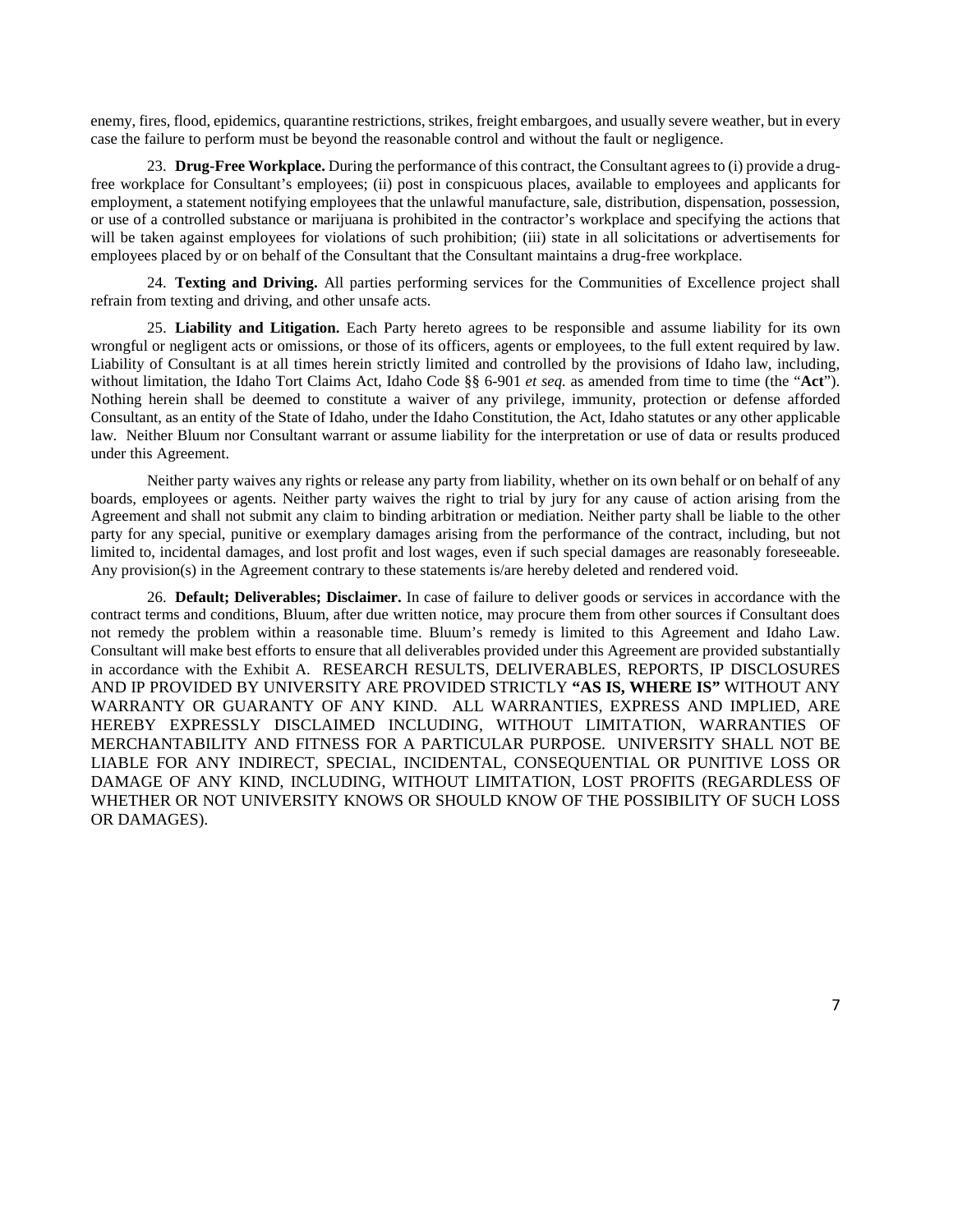## **Exhibit A: Scope of Work and Project Timeline**

### **I. SCOPE OF WORK**

## *A. Requirements*

- Manage and maintain relationship with the State Department of Education and/or State Board of Education to garner access to necessary student achievement data, student demographic data and other data sources as needed under Idaho's *Communities of Excellence* project.
- Provide analysis of student achievement and student demographic data for the cohort of schools in Idaho's *Communities of Excellence* project (up to 19 individual sub grantee schools).
- Create achievement tables (see tables 1 and 2 below) for cohort of sub grantee schools (up to 19) and create appropriate comparison groups (e.g. state averages) as needed for Grades 4 and 8 in Mathematics and English Language Arts.

| Mathematics                       | 2019          |               | 2020          |               | 2021          |               |
|-----------------------------------|---------------|---------------|---------------|---------------|---------------|---------------|
|                                   | <b>School</b> | <b>Target</b> | <b>School</b> | <b>Target</b> | <b>School</b> | <b>Target</b> |
| <b>All Students</b>               |               | 51.3%         |               | 54.6%         |               | 57.8%         |
| <b>Economically Disadvantaged</b> |               | 41.9%         |               | 45.8%         |               | 49.7%         |
| <b>Students with Disabilities</b> |               | 29.3%         |               | 34.0%         |               | 38.8%         |
| Hispanic or Latino                |               | 35.0%         |               | 39.3%         |               | 43.7%         |
| English Language Learners         |               | 22.6%         |               | 27.7%         |               | 32.9%         |
|                                   | 2019          |               | 2020          |               |               |               |
| <b>English Language Arts</b>      |               |               |               |               |               | 2021          |
|                                   | <b>School</b> | <b>Target</b> | <b>School</b> | <b>Target</b> | <b>School</b> | <b>Target</b> |
| <b>All Students</b>               |               | 60.8%         |               | 63.4%         |               | 66.1%         |
| <b>Economically Disadvantaged</b> |               | 50.5%         |               | 53.8%         |               | 57.1%         |
| <b>Students with Disabilities</b> |               | 29.2%         |               | 33.9%         |               | 38.6%         |
| Hispanic or Latino                |               | 44.7%         |               | 48.4%         |               | 52.0%         |

**Table 1** – Are Students Meeting or Exceeding State Academic Achievement Targets?

**Table 2** – Are Students Meeting or Exceeding Academic Growth Targets?

| <b>Mathematics</b>                | 2019             | 2020             | 2021             |
|-----------------------------------|------------------|------------------|------------------|
|                                   | % Meet or Exceed | % Meet or Exceed | % Meet or Exceed |
| All Students                      | Baseline year    |                  |                  |
| <b>Economically Disadvantaged</b> | Baseline year    |                  |                  |
| <b>Students with Disabilities</b> | Baseline year    |                  |                  |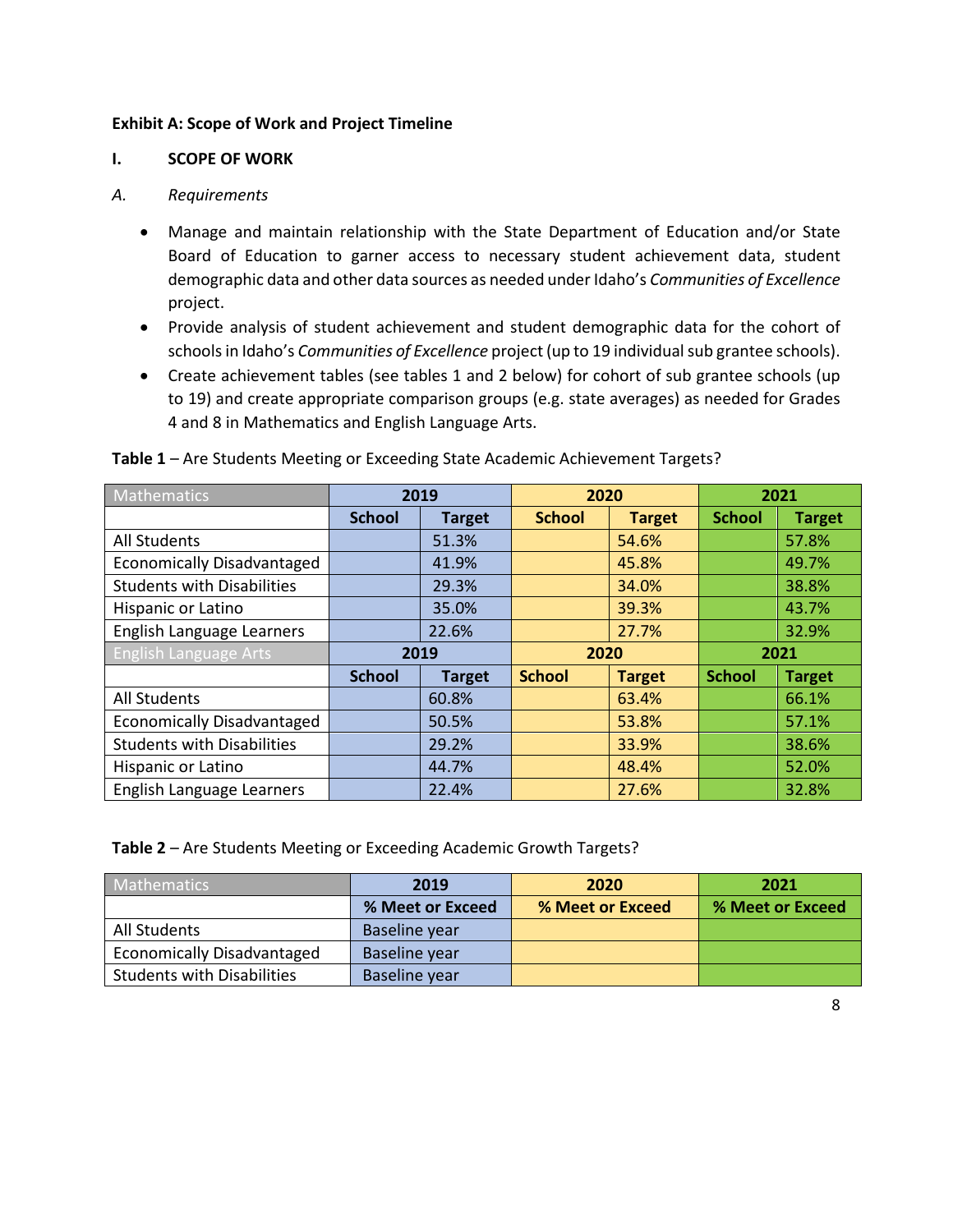| Hispanic or Latino                | Baseline year        |                  |                  |
|-----------------------------------|----------------------|------------------|------------------|
| English Language Learners         | <b>Baseline year</b> |                  |                  |
| <b>English Language Arts</b>      | 2019                 | 2020             | 2021             |
|                                   | % Meet or Exceed     | % Meet or Exceed | % Meet or Exceed |
| <b>All Students</b>               | Baseline year        |                  |                  |
| <b>Economically Disadvantaged</b> | <b>Baseline year</b> |                  |                  |
| <b>Students with Disabilities</b> | <b>Baseline year</b> |                  |                  |
| Hispanic or Latino                | Baseline year        |                  |                  |
| English Language Learners         | <b>Baseline year</b> |                  |                  |

- Access, summarize and report on Satisfaction and Engagement surveys for parents, staff and students for all sub grantee "Communities of Excellence" schools and make appropriate comparisons to state and local surveys.
- For "Communities of Excellence" schools serving high school grades and alternative schools provide SAT scores, graduation rates ( $4<sup>th</sup>$  and  $5<sup>th</sup>$  year), and other relevant achievement data with appropriate comparisons to state and local averages.
- Work with Bluum to identify other available public sources or data and information (e.g. attendance, behavior, etc.) on school quality and performance and incorporate it as appropriate.
- Phone/in-person interviews with teachers, principals, and/or other key staff members at sub grantee schools.
- Analyze and report how sub grantee schools utilize and spend their CSP grant dollars in support of their school programs.
- Generate an annual evaluation report in writing that can be shared in hard copy and on line.

This review will be guided by the following questions:

- How are sub grantee schools using their funds for school-site implementation?
- To what extent are sub grantee schools creating high-quality seats for new students, as measured by school performance?
- How do students and parents perceive the quality of their school vis-a-vis their prior school experience?
- What are school and staff perceptions of the successes, improvements and challenges at sub grantee schools?

If Contractor must outsource or contract any work to meet the requirements contained herein, this must be clearly stated in the proposal. Additionally, all costs included in proposals must be all-